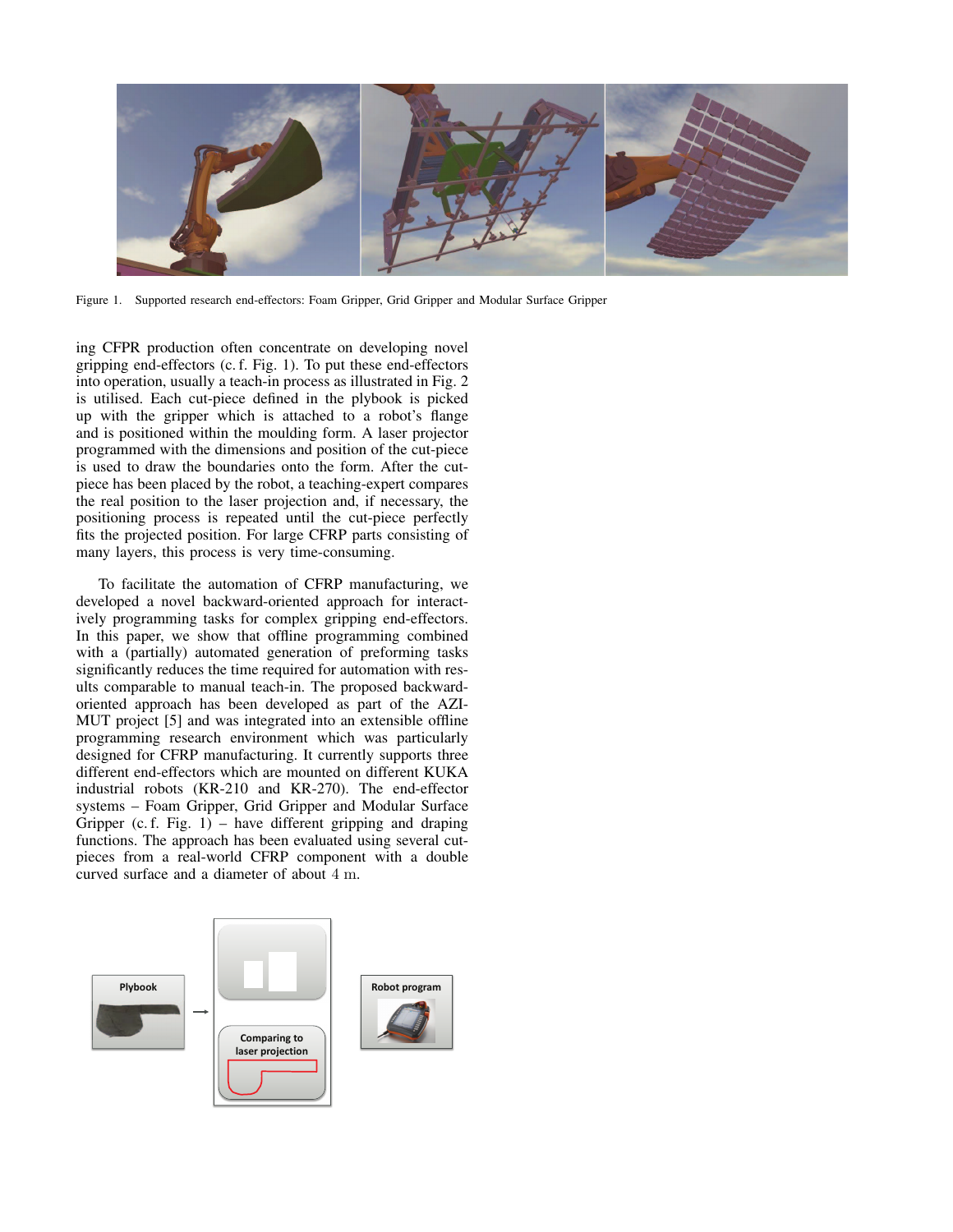The requirements to process definition were analysed during meetings with domain experts for CFRP production. In one session, the method of "role playing" [6] was applied. Using this method, participating domain experts are assigned specific roles, having abilities they can offer and goals they have to achieve. A moderator triggers a conversation in which the participants are instructed to discuss how they can achieve their goals. In our case, there have been five different roles: a CFRP engineer, a robot arm, a gripping end-effector, a storage table and finally a tooling. The engineer had to instruct the robot arm and the gripping end-effector in a way that they can pick up a cut-piece from the table and drape it into the tooling. Using this method, we could observe the process work-flow and what kind of information is needed at which time by the different roles.

During this process, it became evident that by using a straight-forward approach beginning with picking up the cutpiece from the storage, some participants assumed information which was not readily available. Right at the beginning, there are infinite possibilities for fetching the cut-piece from the table. Once a *wrong* position has been chosen, it might not be possible to drape the cut-piece at all due to limitations of the tool geometry. However, detecting such a wrong position is only possible at the very last step. Solving these problems was possible by examining the whole preforming process starting with the last step and subsequently deducting prior steps.

### III. BACKWARD-ORIENTED TASK PROGRAMMING

The results from the requirements analysis with CFRP domain experts suggested that it might be worth to put the focus on the *result* when planning complex manufacturing tasks and to derive necessary constraints for preceding tasks from the result's characteristics. This approach promises to be well suited for an interactive programming assistance that is geared towards the expertise and competences of manufacturing experts that have limited background in automation as such. Based on CAD models and further electronic data, many intermediate steps can be derived automatically and program code controlling the automation system can be finally generated. In this section, we introduce a novel approach for interactively programming complex manufacturing tasks using an offline programming environment. After a precise description of the general approach, we show the successful application to the CFRP domain.

## *A. Approach*

Because manufacturing tasks are usually comprised of several sub-tasks, programming can be also split into several steps. For example, consider a task  $T$  which consists of  $n$ sequential sub-tasks  $T_1$  to  $T_n$ . Every sub-task  $T_i$  can be programmed separately, if and only if the transitions from its predecessor  $T_{i-1}$  and to its successor  $T_{i+1}$  are valid. More formally, for every sub-task  $T_i$  the set of post-conditions  $Post_i$ has to match the set of pre-conditions  $Pre_{i+1}$  of sub-task  $T_{i+1}$ , i. e.  $Pre_{i+1} \subseteq Post_i$ .  $Pre_0$  is defined as the set of preconditions of task  $T$ ,  $Post<sub>n</sub>$  as its set of post-conditions. A post-condition can, for example, be the final joint configuration of a robot after a sub-task. Accordingly, a pre-condition can be the initial joint configuration before a sub-task.

If it can be assured that all transitions are valid, every subtask can be generated separately. A straightforward idea is to generate program code for sub-tasks in the same sequential order as they appear in the task. This *forward-oriented* task programming approach is simple to implement as the set of pre-conditions  $Pre_i$  for a sub-task  $T_i$  can be trivially derived from the set of post-conditions  $Post_{i-1}$  for sub-task  $T_{i-1}$ . For every sub-task  $T_i$ , there is a solution space  $S_i$  that is comprised of all feasible programs that successfully accomplish the subtask and thus establish the post condition  $Post<sub>i</sub>$ . If the set of pre-conditions  $Pre_i$  is chosen arbitrarily, this can reduce the solution space  $S_i$  dramatically or even empty it. In particular, for problems where the solution space for subsequent sub-tasks is significantly smaller than the solution space of preceding sub-tasks, a forward-oriented task programming approach is not feasible.

Instead, we recommend for this kind of problems a *backward-oriented* task programming approach. Here, we start finding a solution or program for the sub-tasks with the smallest solution space. Without loss of generality, we assume that this is the last sub-task  $T_n$ . Having only post-conditions (i.e. the goal), an optimal solution for this sub-task can be found if it exists. Once it has been determined, it defines the set of pre-conditions  $Pre_n$  and the set of post-conditions  $Post_{n-1}$ . As the solution space  $S_{n-1}$  of sub-task  $T_{i-1}$  is usually greater than solution space  $S_n$ , the possibility of finding an appropriate solution is given. The technique can be applied until a solution for  $T_1$  is found. In the field of artificial intelligence, this method is called *backward chaining* [7]. Our contribution is to successfully apply this method to an interactive and userguided programming approach for complex manufacturing tasks. Its application and benefit is shown in the next section.

## *B. Application to the CFRP domain*

In case of CFRP, engineers design composite products in special CAD software such as CATIA [8] or FiberSim [9]. These programs use draping simulations to calculate material properties and allow for exporting important manufacturing information (e. g. the plybook). As the plybook contains information about all cut-pieces, it serves as a recipe to create the initial task structure for manufacturing the complete CFRP part. Hence, the resulting structure conceptually consists of a sequential sequence of tasks, each responsible for the handling of a particular cut-piece. This contains the sub-tasks of *picking-up*, *transporting* and *draping* the respective cut-piece. Assuming all tasks having equivalent pre- and post-conditions, the programming of these tasks can happen independently in any order. However, the backward-oriented approach proposed above facilitates the programming of sub-tasks preforming a single cut-piece.

In order to specify the program (for handling a single cutpiece) in a conventional forward-oriented manner, the planar cut-piece has to be picked up from a storage onto a certain position of the gripper and moved to the tooling. In order to get the cut-piece transformed from its flat shape into its threedimensional target shape, the engineer needs to set up a suitable deformation adjustment of the gripper with the cut-piece on it. Finally, the griper is positioned within the tooling and the cut-piece gets released. This process is performed repeatedly for every single cut-piece until the desired accuracy according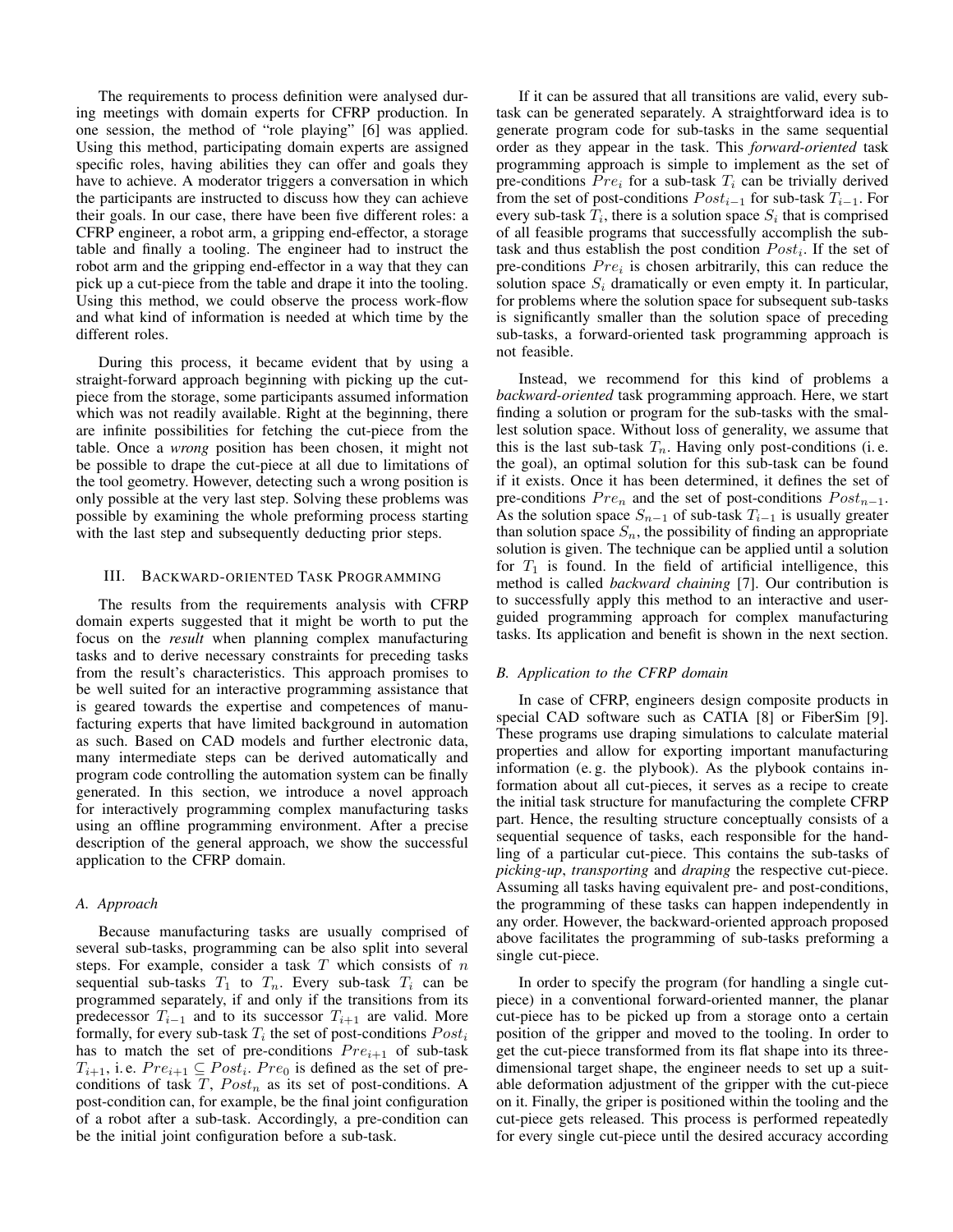

Figure 3. Suggested practise of robot programming supported by an offline programming platform

to the projected target contour is reached. We discovered that depending on the pick-up position on the gripper - possibly no optimal solution or even no solution at all exists for precisely positioning the gripper on the target contour within the tooling. Using a forward-oriented approach, this is exactly the problem described in Sect. III-A. The position of the cut-piece on the gripper, which is an important precondition of the task, decreases the set of possible solutions. Therefore, we propose a backward-oriented approach which rather emphasizes the focus on the draping act and thus on accurate manufacturing results instead of focussing on the manufacturing process itself. However, using online programming, the reverse deformation of cut-pieces (from 3D to 2D) is not possible due to deviating and incomparable textile behaviour compared to the actual deformation from 2D to 3D. Thus, the offline programming platform is inevitably necessary for modelling such tasks in a backward-oriented manner.

For the backward-oriented approach, the programming starts with the cut-piece already positioned at the final correct position inside the tooling. The first and most important step is to define a specific gripper deformation and position within the tooling in order to perfectly place the cut-piece at its target position. Taking this as end-configuration, along with a freely specifiable start-configuration with the gripper close above the form, the deformation of the gripper from 2D to 3D and the draping movement can be retrieved from gripperspecific properties, which leads to the *draping* task. Currently, the draping set-up is interactively defined by the expert. Nevertheless, due to shape-matching or best-effort algorithms, an automated computing of this information without expert interaction seems feasible and remains as future work. Along with expert input where the cut-piece is initially placed on the supplier table, further data can be derived automatically by mathematical computations of the given information and threedimensional models. Therewith, robot and gripper actions for picking-up the cut-piece from the specified position on the table (*pick-up* task) as well as robot movements for bringing it to the form while avoiding any collision (*transport* task), can be generated accordingly with regards to matching start- and end-configurations.

# IV. INTEGRATION WITH OFFLINE PROGRAMMING

All requirements listed in Sect. II have been realized into a novel offline programming platform for developing CFRP manufacturing processes in a virtual environment. Besides the functionality of importing robot cell definitions and the plybook, a mechanism for automatically generating appropriate robot programs is desired as well. Furthermore, the platform must provide the possibility to graphically inspect developed tasks, for example by a simulation of the program within the three-dimensional robot cell. Based on the Eclipse IDE [10], an offline programming platform has been developed which integrates all requirements and the backward-oriented interactive approach in a research environment for developing CFRP manufacturing processes. The platform is shown in the centre of Fig. 3.

The backward-oriented concept (Sect. III) has been integrated into the platform to allow for autonomously generating task programs. To achieve this, the robot cell can be defined and the plybook can be imported (c. f. Fig. 3). The concept comprises several software modules, each of them having certain information as required input and being able to generate specific information. Some modules feature complex geometrical computations. Others require additional CFRP expert knowledge which can be obtained through a problem-specific user interaction. A logical linking of modules calculates sub-tasks for picking-up, transporting and draping cut-pieces and directly inserts the resulting sub-task into the initial task program structure.

The offline programming platform has an object-oriented model of hierarchical robot tasks as underlying programming language. A formal specification of the task structure was already given in Sect. III-A. Basically, tasks describe actions which are to be performed by actuators. This might be a linear movement of a robot arm, the deformation of a gripper, or the switching of field bus signals. By hierarchically nesting tasks, semantic relationships of tasks can be defined. For example, child tasks of a sequential parent task are executed strictly one after another. As known from common programming languages, each program instruction conventionally specifies a definite scope-depending post-condition which holds after the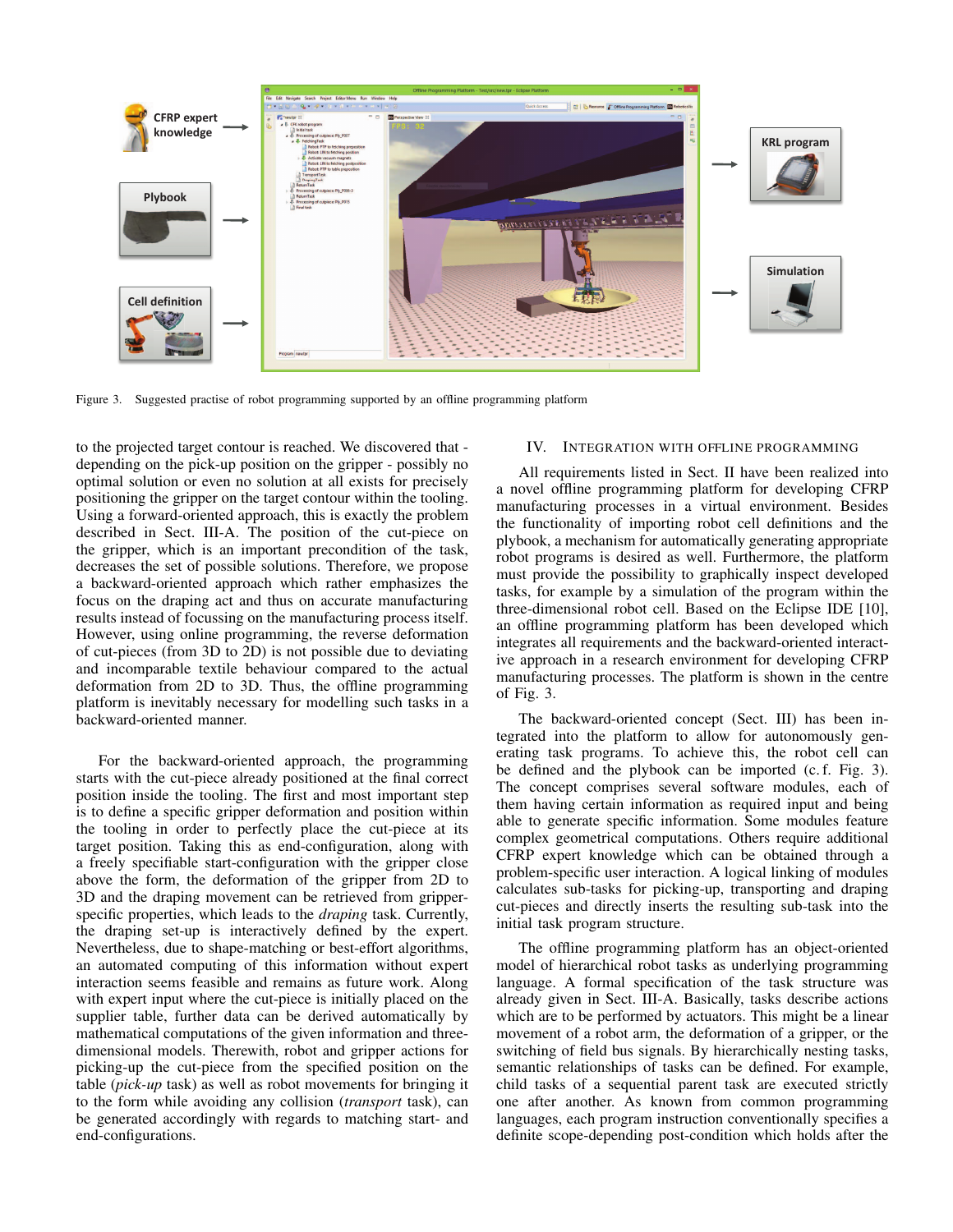particular instruction has been executed. In case of robot programming languages, each robot movement instruction knows the reproducible and unique robot pose, an end configuration, which will be reached after execution. Along end configurations, a task additionally specifies start configurations which represent the pre-condition that must hold before the task can be executed. The main purpose of start configurations is to support the individual steps of the proposed backward-oriented task generation (c. f. Sect. III-A). After the last step (i. e. the draping task for CFRP manufacturing) has been generated, its start configuration represents the end configuration of a previous task and thus is needed in order to generate this task (i. e. transforming and moving the gripper to the position where draping starts).

Both, the simulation within the visual robot cell and the code generation to proprietary robot code are available extensions of the platform. For simulating tasks and especially emulate time-critical movements and actions correctly, the *Robotics API* framework [11] is used. It provides full simulation support for robot arms and linear units, and it can easily be extended by further actuator support [12], as in our case by support for all three grippers. CFRP cut-pieces are also visually presented within the robot cell visualization and are simulated in a way that they initially lay on the table, can be picked-up and transported on a gripper. Regarding to performed gripper deformations, the cut-piece transforms from its 2D to 3D shape respectively. Besides simulating the whole task program, the framework also allows for simulating just parts out of the specified program. The virtual robot cell can immediately change to new device configurations correspondingly to the selected task. Starting at this configuration, the following movements and actions can be simulated successively.

In addition to simulation, the developed task program can be exported to run on real robot platforms. Task programs need to be transformed to language constructs of the target language. Currently, a code generator to the KUKA Robot Language (KRL) is provided by the offline programming platform. Extensions to the platform by further code-generators for other target-platforms are possible owing to the modular software design. When it comes to run the program in the real robot cell, the problem will arise that relative positions of objects within the virtual 3D model do not match their real positions accurately enough. To face this issue, all pathplanning computations return object-relative positions and movements rather than absolute coordinates. When teaching the according real object positions, all computed results from the platform are then performed with adjusted corrections. The offline programming platform offers the possibility to play back positions modified manually so that even the simulated scenario in the visualization corresponds to the real cell. This does not effect the quality of produced code since it should be accurate anyway owing to relative movements. But an adapted visualization gives a better understanding of the real situation during development and enables a more realistic reachability analysis.

# V. EVALUATION

To evaluate the backward-oriented approach as well as the offline programming environment, a series of tests have been carried out at the ZLP facilities of the German Aerospace



Figure 4. Evaluating the Grid Gripper in the MFZ (top) and the TEZ (bottom)

Center. The tests were run in two different robot cells, the so-called Multifunctional Cell (MFZ) [13] and the Technology Evaluation Cell (TEZ), using the three gripping end-effectors mentioned earlier. The set-up used for the test runs consisted of the particular end-effector mounted to a robot, a doubly curved geometry as tooling and a flat-shaped supplier table (cf. Fig. 4). All relevant objects of this set-up have been integrated into the offline programming platform, i. e. individual support for visualisation, simulation and code generation. To be able to verify both position and contour of the cut-piece put in place by the robot, a laser projection was installed that displayed the target contour onto the moulding tool.

Already the first run using the first cut-piece from the plybook was successful from a qualitative perspective. However, the cut-piece contour considerably varied from the target contour. The geometrical data used for the laser projection and the moulding tool was supposed to be inaccurate, so further effort was put into calibrating these objects using a laser tracker system. After calibration the process was repeated, leading to significantly better results. A detailed quantitative analysis is beyond the scope of this paper, but it is important to mention that the differences between cut-piece and target contour were hardly visible to the naked eye. That said, it is evident that the backward-oriented approach - without further optimization yet - works well enough to provide results comparable to the conventional, purely manual teaching approach.

In addition to the simplified expert-oriented programming, a significant advantage of our approach over teaching is the increase in speed. We have been able to achieve an average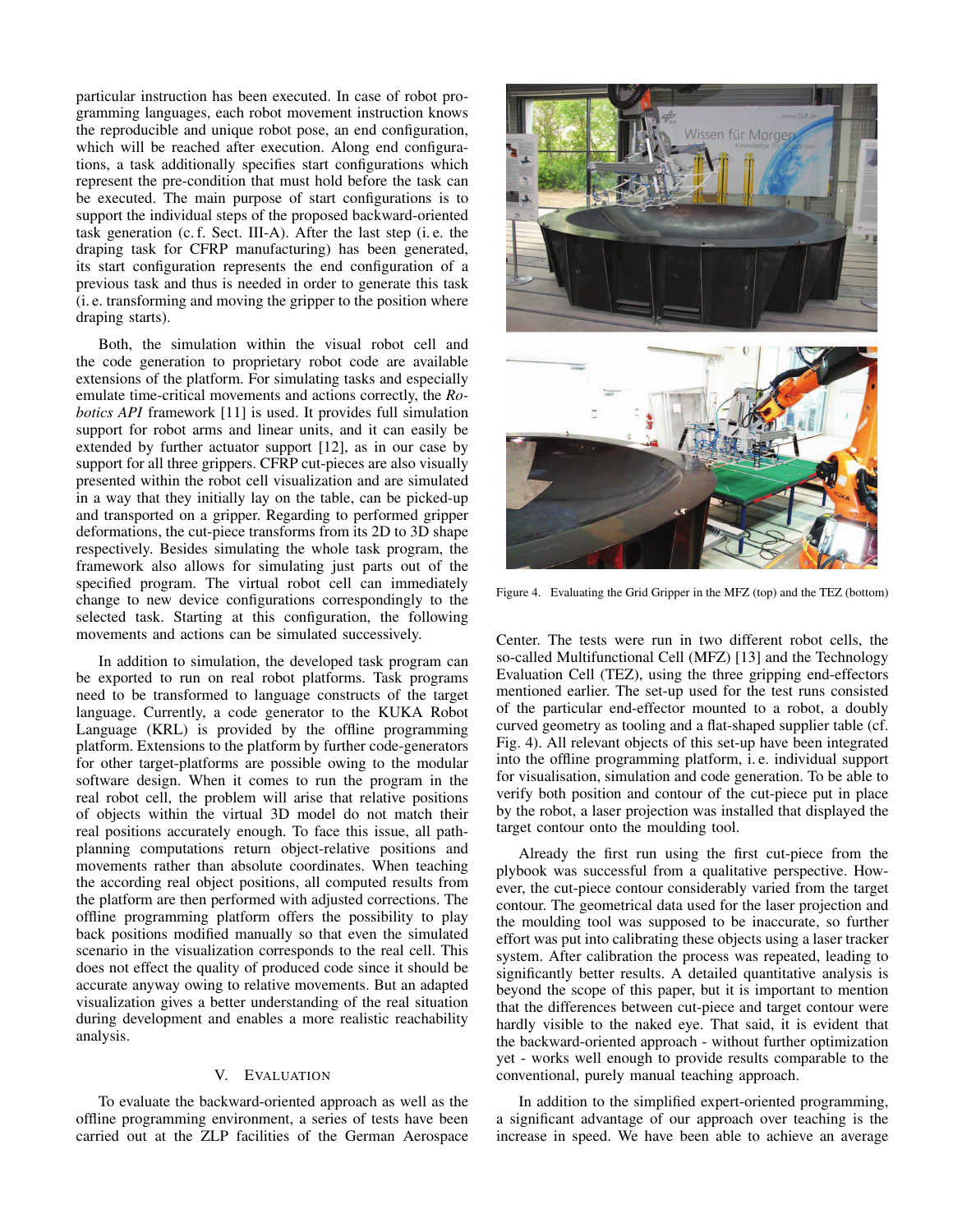

Figure 5. Three differently shaped cut-pieces used for evaluation

duration of around ten minutes for programming and handling of one cut-piece. Using the conventional teaching process, the duration varies from tens of minutes to several hours. Fig. 5 depicts three differently shaped cut-pieces, varying from  $0.06m<sup>2</sup>$  up to  $1.5m<sup>2</sup>$ . By using the foam gripper, each cutpiece's preform process has been defined twice by teaching manually as well as using the proposed approach. For teaching manually, the code for activation of needed vacuum modules or setting up specific gripper deformations was created by hand. Additionally, the robot positions were defined. Since the cut-piece was invisible between gripper and form when searching for the draping position, it turned out to be a timeconsuming repetitive process of approximating the cut-piece to the projected contour. Also, teaching could not make use of the advantages of backward-oriented programming owing to the non-reversibility of textile deformation mentioned in Sect. III-B. In contrast, the programming within the offline programming platform by using the proposed approach directly produced accurate results mathematically. The times it took in order to retrieve accurate results for both the conventional and the proposed approach are shown in Table I. Final test runs on the real robot cell, which are about 5 minutes, are not considered here.

Table I. TIMES NEEDED TO SPECIFY PREFORM PROCESS

| cut-piece | conventional teaching | proposed approach |
|-----------|-----------------------|-------------------|
|           | 0:31 <sub>h</sub>     | $0:02$ h          |
| в         | 0:52 h                | 0:06h             |
|           | 1:06 h                | 0:07h             |

The measured times show an acceleration of the process by a factor of 8 up to 15. For production processes consisting of hundreds of different cut-pieces per part, the time needed for creating all robot applications shrinks from a month to a few days. This fundamental improvement makes in particular low batch size productions cost-effective and viable. Though, there is still further potential for speeding up the process, for example by automating the transfer of the robot program to the robot controller. Currently, the program has to be transferred manually by using some storage device.

## VI. RELATED WORK

As the general idea of robot offline programming is nothing new, various software solutions exist for quite some time already. Almost every robot manufacturer offers his own ecosystem for offline programming (e. g. KUKA *WorkVisual* [14], or the *Robotics Suite* from Stäubli [15]). There are also manufacturer independent platforms, such as *Easy-rob* [16]. These powerful solutions are general purpose tools without domain specific process definition. Usually, the process definition has to be done on the abstraction level of basic robot movements (e.g. movement along linear, circular or spline paths). Some tools are geared towards particular domains (e.g. welding processes in case of RobotMotionCenter) or offer additional domain-specific software modules that are able to generate series of robot movements from domain specific input (e.g. the CAD data of a workpiece to be welded). However, those tools are far from providing a process-oriented guidance that is necessary for more complex manufacturing tasks that should be defined by domain experts without background in robotbased automation. To the authors' knowledge, an interactive backward-oriented planning support is not available in any of the existing tools. It might however be possible to extend some tools with software modules that provide such assistance.

For the domain of automated carbon fibre production, there exist offline programming solutions for Automated Tape Laying (ATL) and Automated Fiber Placement (AFP). Prominent examples are *Vericut* [17] and *MikroPlace* [18]. These tools support a domain specific process definition and provide certain guidance for domain experts [19]. However, ATL and AFP are significantly different production methods compared to the preform-based method this work deals with. Instead of working with large cut-pieces, these methods use narrow carbon fiber tape or "'tows"' which are fed from a magazine to the robot tool's head and then draped on the moulding tool. This process is in much respect similar to welding and has a lower complexity compared to preform-based processes, which comprise multiple heterogeneous and interdependent subtasks as well as sophisticated draping tools. Thus, robot programs for automated ATL and AFP draping processes can be calculated automatically based on geometric data.

#### VII. CONCLUSION

The proposed backward-oriented approach for offline programming of complex manufacturing tasks has been integrated into an offline programming platform in respect to several given requirements. In order to evaluate the approach in a real industrial scenario, the offline programming platform has been applied in a CFRP project as tool for specifying manufacturing processes. Due to emphasizing maximum automation and best supportive tooling by reliable mathematical computations and thus decreasing the dependency on often inaccurate humanmade inputs, the evaluation showed an immense win in simplification of programming and thus time-efficiency for the task definition process.

We showed that the approach works well for the CFRP domain and further the use of the platform turned out to drastically minimize the effort for programming robot tasks to a less than a fraction compared to the current practise of industrial robot teaching.